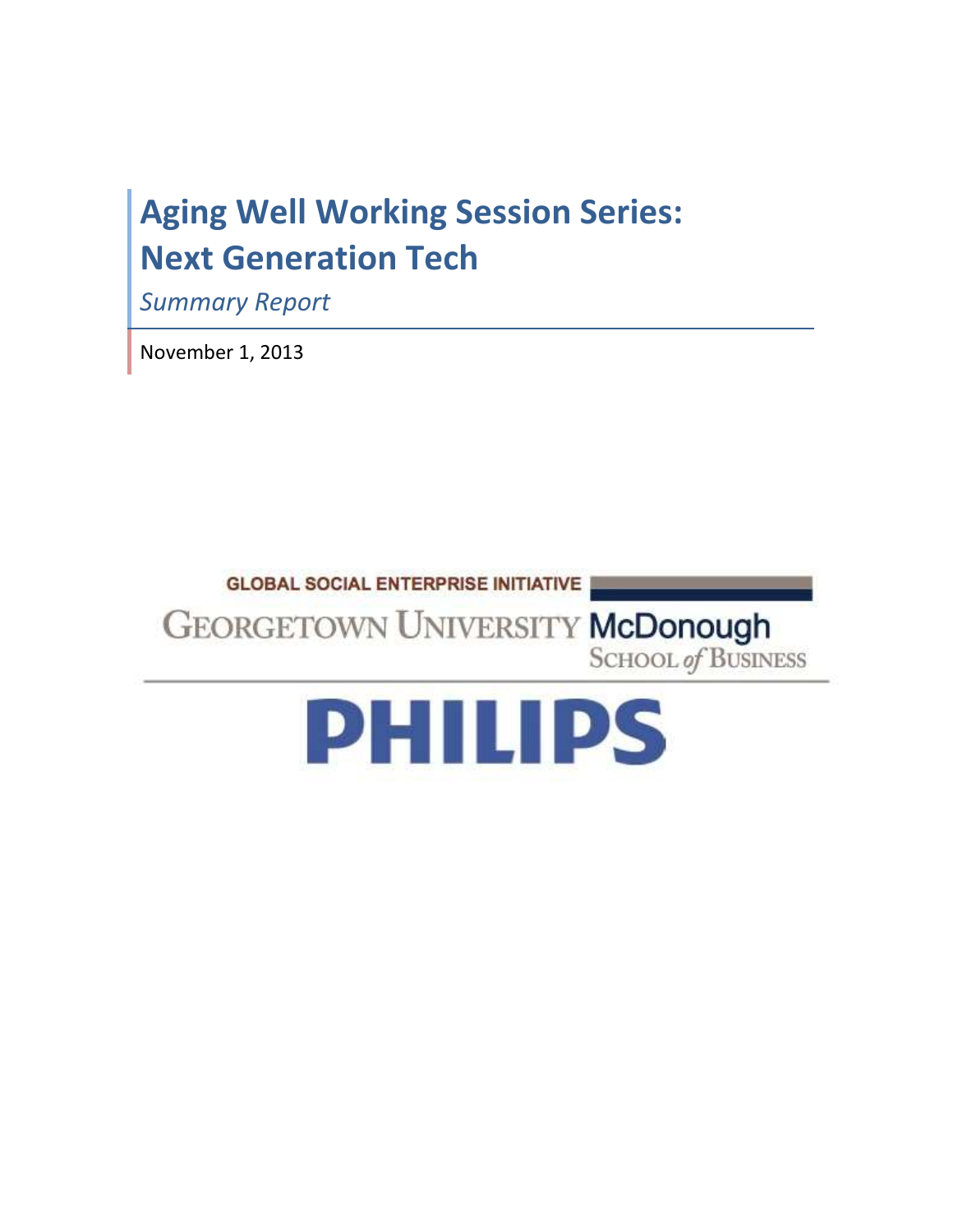# Executive Summary

More Americans are choosing to stay in their own homes as they age. While technology use can serve as a solution to make this desire a reality, barriers to the adoption of available technologies persist. However, if technology-based solutions and policies are developed starting with the needs and desires of Americans as they age, there is an opportunity for a change in technology adoption rates, which could help Americans live more fulfilling lives in the setting of their choice.

The "Aging Well Working Session Series: Next Generation Tech" held in September 2013 was the first of three expert roundtables hosted by the Global Social Enterprise Initiative (GSEI) at Georgetown's McDonough School of Business and Philips. The series aims to remove barriers that prevent people from aging in the setting that they most prefer. This session introduced research that identified the key barriers America's aging population faces in terms of technology adoption, and participants were asked to address what steps need to be taken to remove them.

Meeting participants included leaders from industry, nonprofits, government and media. The diverse group brought expertise across various fields including health care, technology, aging, product innovation, policy and more. (**Appendix A.**)

Based on research and a new study by Philips and GSEI, the group discussed six barriers to implementation:

- Access and adoption: The majority of Americans have access to broadband Internet, but it is not available universally. Furthermore, many consumers, service providers, health care professionals and caregivers may not have necessary training for, or are slow to use, technology solutions that are currently available.
- Cost: Products, including devices, software and services that accompany them, can be costly.
- Privacy concerns: Many product and service offerings raise concerns around personal privacy.
- Complexity of use: Consumers are resistant to use products that seem complicated or require many updates or back-end interactions.
- Interconnectivity and coordination: As technology continues to evolve quickly, new products and services are not properly integrating with one another. In health care, especially, this prevents opportunities for a meaningful patient-care system.
- Policy: Reimbursement policies and regulations remain unchanged, while health care systems are primarily "offline" with little standardization for electronic medical records.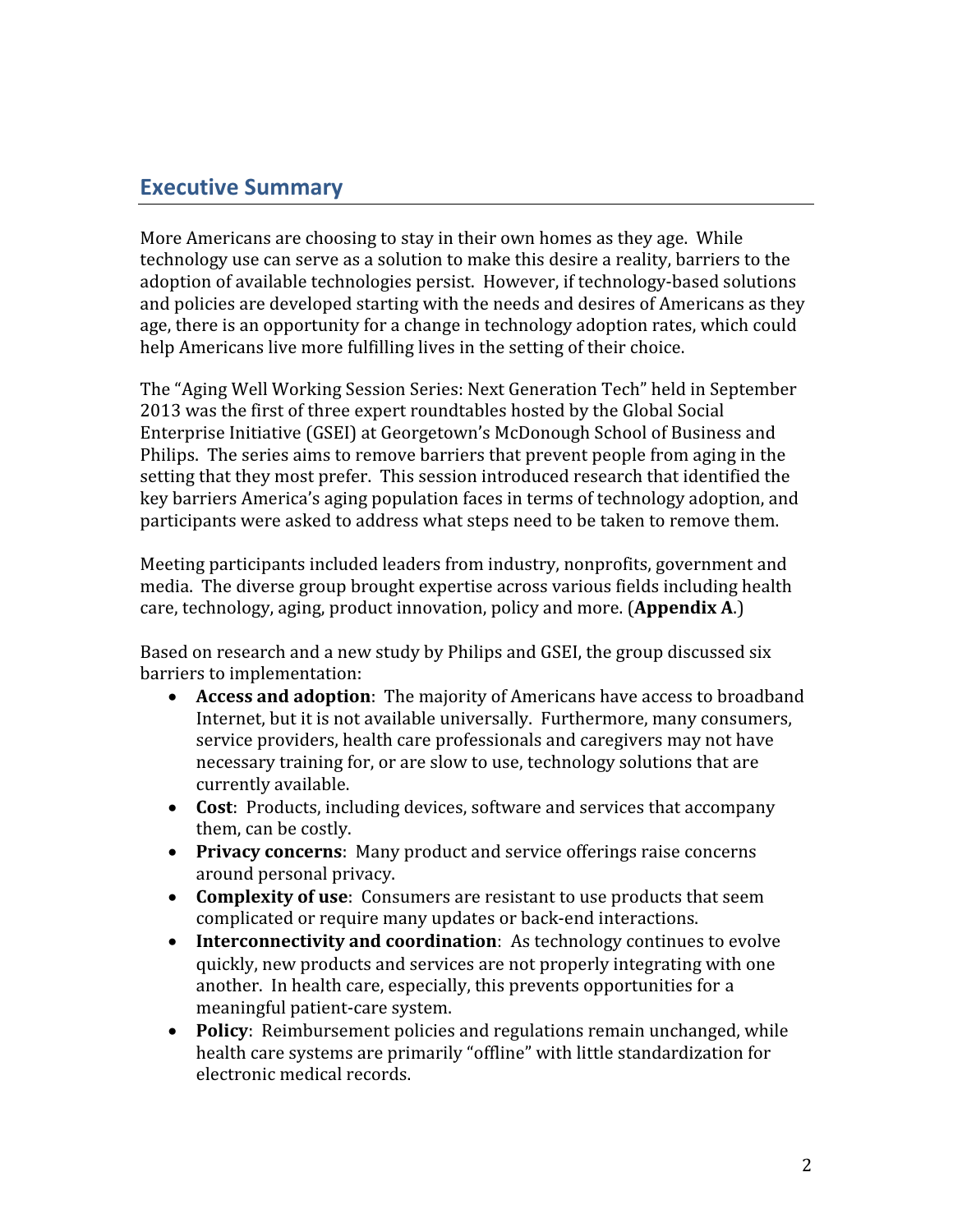In addition to the barriers identified through the research, participants proposed three more: 1) Value – Consumers may not see the value proposition of new technology; 2) Resistance – Changing habits and learning to use new technology may not be attractive to consumers, and; 3) Pace of change – Keeping up with changes in technology (new versions, software, etc.) may be too much work for many consumers.

Over the course of the small group discussions, some common themes emerged across many of

the groups:

First response from industry –

While barriers, such as privacy concerns and the need to better align public policy with the rapid pace of



technology advancement emerged, even policymakers and nonprofit representatives in the roundtable felt that some natural first steps – segmentation, marketing, development – may need to come from the industry and corporate sectors.

**Respond to habits -** Technologies are easier to adopt when they fit into existing routine or everyday habits. Minimal user interaction is often required to facilitate adoption.

Incentivizing intergenerational training – There is a strong benefit to younger generations assisting the older generations in learning and adopting new technologies. While this is happening informally already, there could be true benefit to incentivizing the types of activities to broaden use.

Developing a business case - If there is no understanding of the market gap and market potential, then it will be difficult to engage the business community in building solutions.

Better segmentation - The unique characteristics of consumers age 65 and over need to be better understood. This includes understanding if and how these consumers differ from the general market, and understanding that different segments exist within the 65+ market.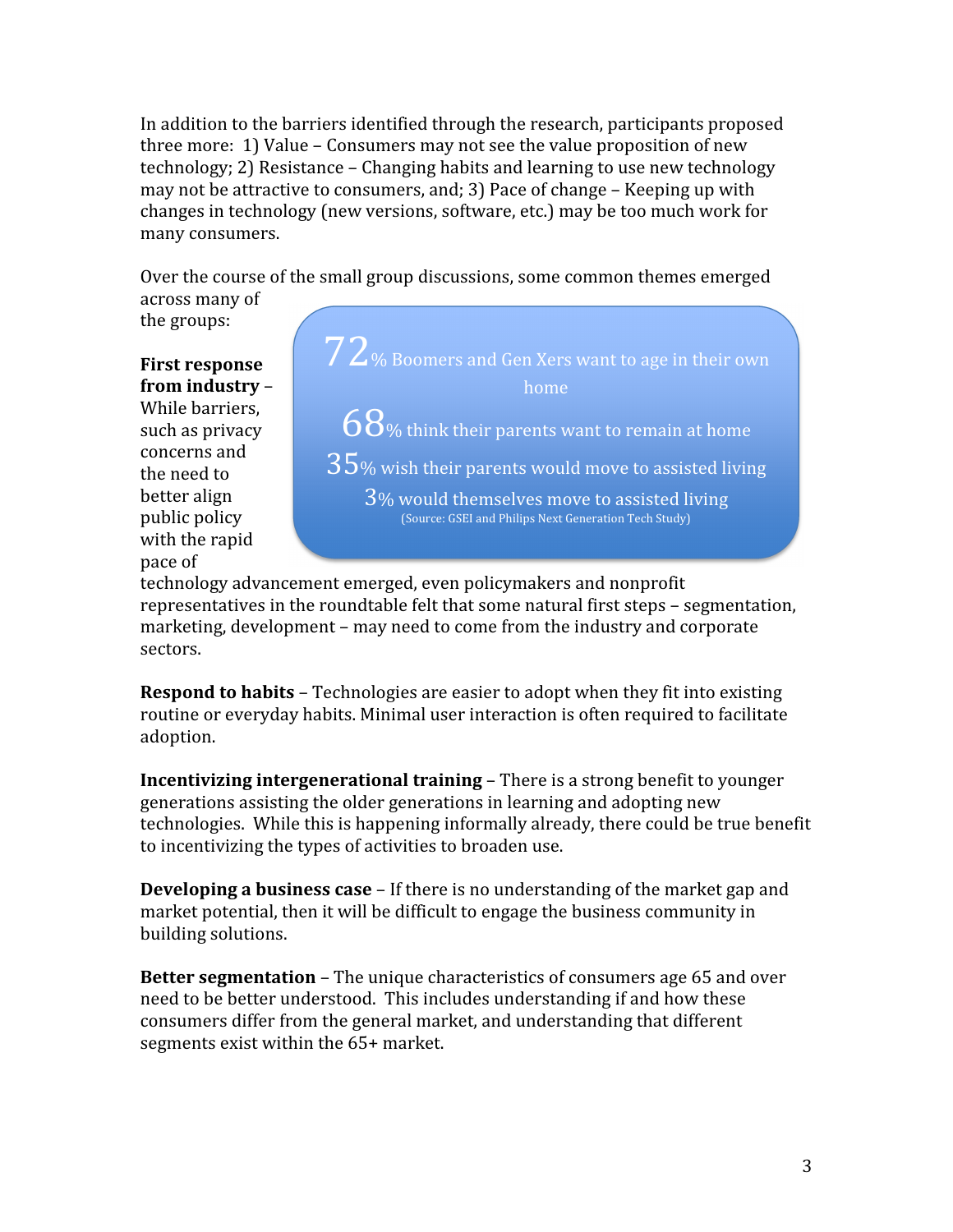Strengthened value proposition - Industry needs to find ways to demonstrate relevance to aging Americans to better connect to the things that matter to them most.

Next Generation Tech working session members were selected to participate not only for their expertise, but also for their role as leaders, decision makers and influencers. Each has within his/her purview the ability to take one action to help remove an identified barrier. Several attendees made meaningful commitments to start working on the immediate removal of the barrier. Ideas ranged from creating a consumer experience center to testing, validating and showcasing innovative technologies in the 50+ space; to developing a model that better integrates technology into the lives of Alzheimer's patients.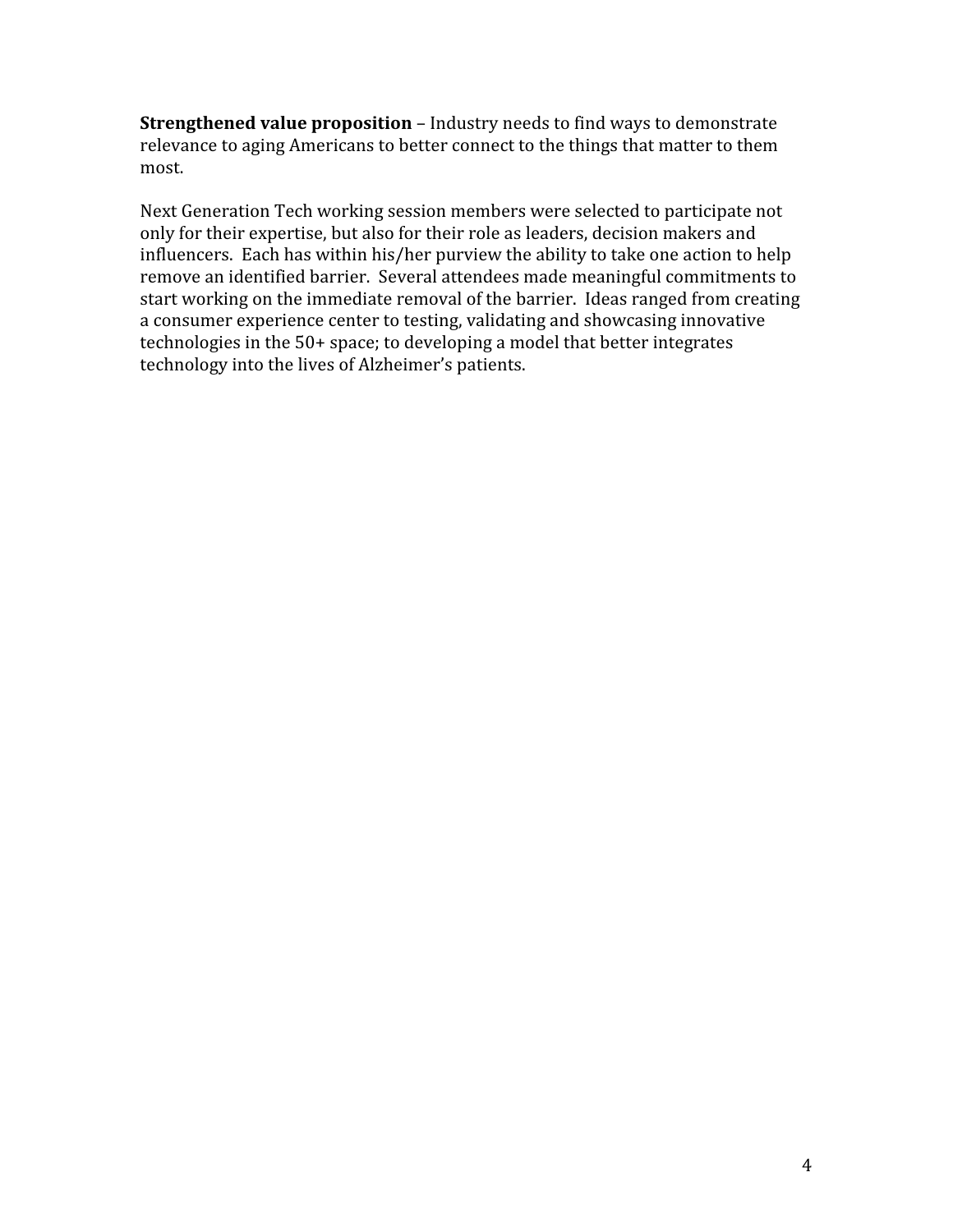# **OVERVIEW**

Today, there are well over 100 million Americans will be age 50 or over. With the rapid development of technology available, this population has access to new advancements that can monitor and support various aspects of their lives. However, 95% of Americans still feel that technology could be better developed to help people age in their own homes or communities.

The technology that is now available could enable seniors to age well, but devices, software applications and infrastructure are not well integrated. Fundamental technology needs, such as broadband Internet coverage, are not universal. Meanwhile, consumers, service providers, health care professionals and caregivers are untrained and slow to use available technology solutions. Additionally, product development is still a bit of the "wild west," and products can be complicated, costly and are not interoperable; and these offerings also continue to raise concerns around personal privacy. Reimbursement policies and the regulatory environments likewise remain unchanged, and, with the health care system still primarily "offline," there are few standards in place for digital medical records.

The Aging Well: Next Generation Tech study conducted in August 2013 by GSEI and Philips set the stage for an expert roundtable around the topic of using technology to assist with aging well. Findings from the survey of Gen X, Younger baby boomers and Leading Edge baby boomers showed that in almost equal numbers, these generations use all types of technology, and they recognize how it can be valuable to live independently as they get older. However, when it comes to the parents of these respondents, the story seems to be different. Gen X and baby boomers reported that their own parents are less inclined to adopt new technologies.

# OUTCOMES AND RECOMMENDATIONS

Drawing from the list of barriers the research and the group outlined, participants chose five that they considered to be the most pressing to tackle: value, policy, interconnectivity and coordination, complexity of use, and access and adoption. Working in breakout groups, attendees defined what they felt would lead to an improved future state, the actions required to get there, and specified who would need to act.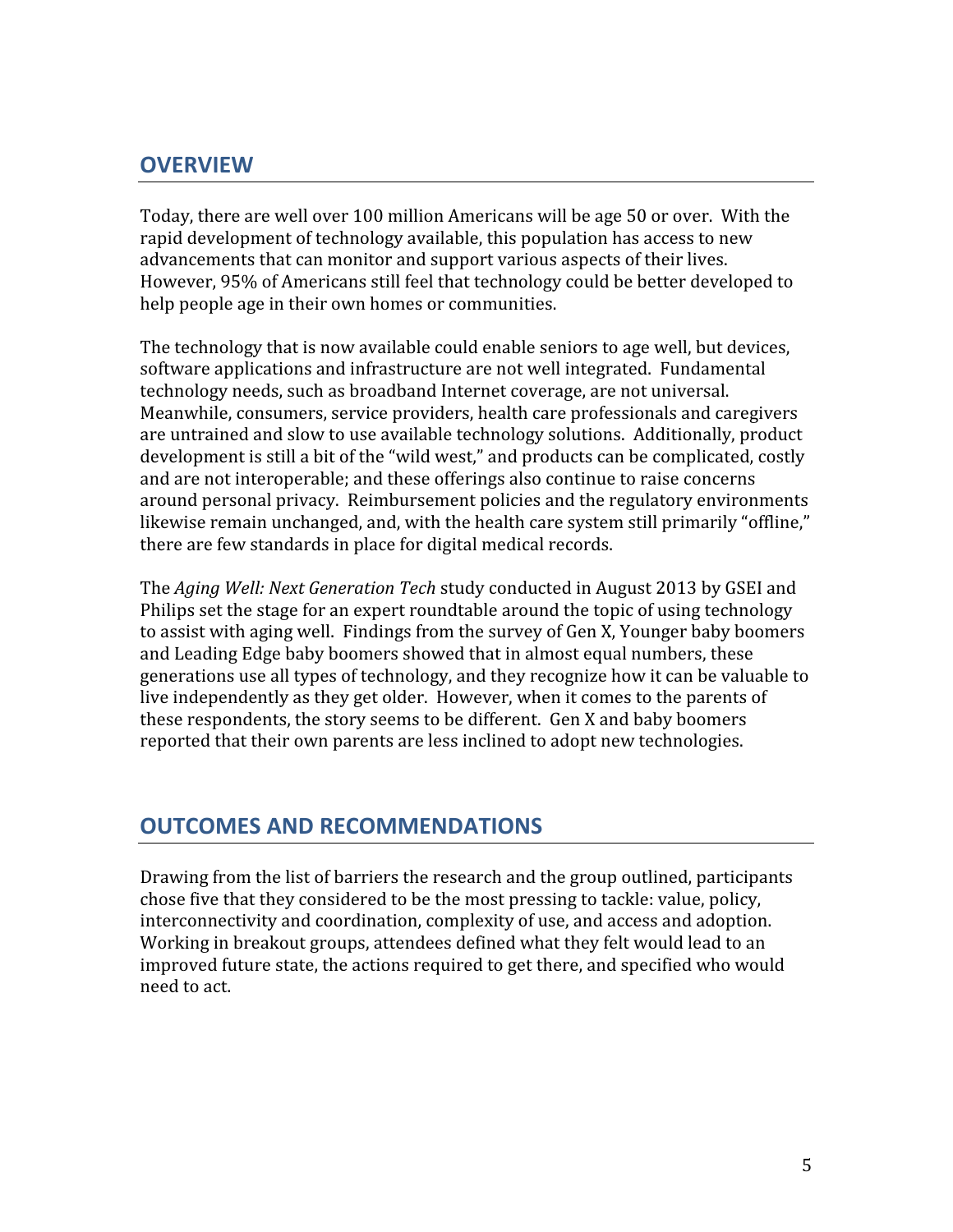# Complexity of Use

### Current Situation

Part of the complexity issue is in the mindset of the aging consumer and the reluctance to try new technology, especially if they do not know what to expect. Natural aging factors, including diminished eyesight, hearing and dexterity may also create resistance to trying complex technology and tools. Too often products are designed for more nimble hands and sharper eyes and ears. Additionally, there is such a wide variety of choice in the marketplace, and it is difficult to determine if and what product or device would best meet one's needs.

If the experience with new technologies is plagued with product glitches or "bugs", it may turn off consumers and make the hurdle higher for new trial products. Too much complexity takes the joy out of using technology.

On the industry side, a lack of appropriate customer service and user-friendly design may also turn off consumers. Aging consumers tend to interact over the phone, going through "phone tree hell" before



reaching a person who may not know enough or be sensitive about working with older consumers. Designs often are not user-friendly, with too many buttons or screens that are not intuitive to navigate. The language and taxonomy used in customer support and design is complicated not only for multi-lingual consumers but also for aging consumers who are not digital natives. These consumers can walk away feeling unintelligent for not understanding the technological terms that were used.

#### Improved Future

With this barrier eliminated, the future could include:

- More **passive interfaces** that intuitively help consumers live their best lives, eliminating the need to understand how to activate technology features.
- It is a given that technology will continue to rapidly advance, but in some cases slowing the pace of change and adoption for the mature segment could be a competitive advantage.
- Customer service tailored specifically for aging consumers, using trained peers who have the context and can demonstrate the benefits of and teach how to use new technologies.
- Sophisticated navigation and queries that help consumers access "smart" applications. These apps ask a series of simple questions and then navigate the consumer to specific solutions or options, with the goal of narrowing down and simplifying a huge amount of data and resources.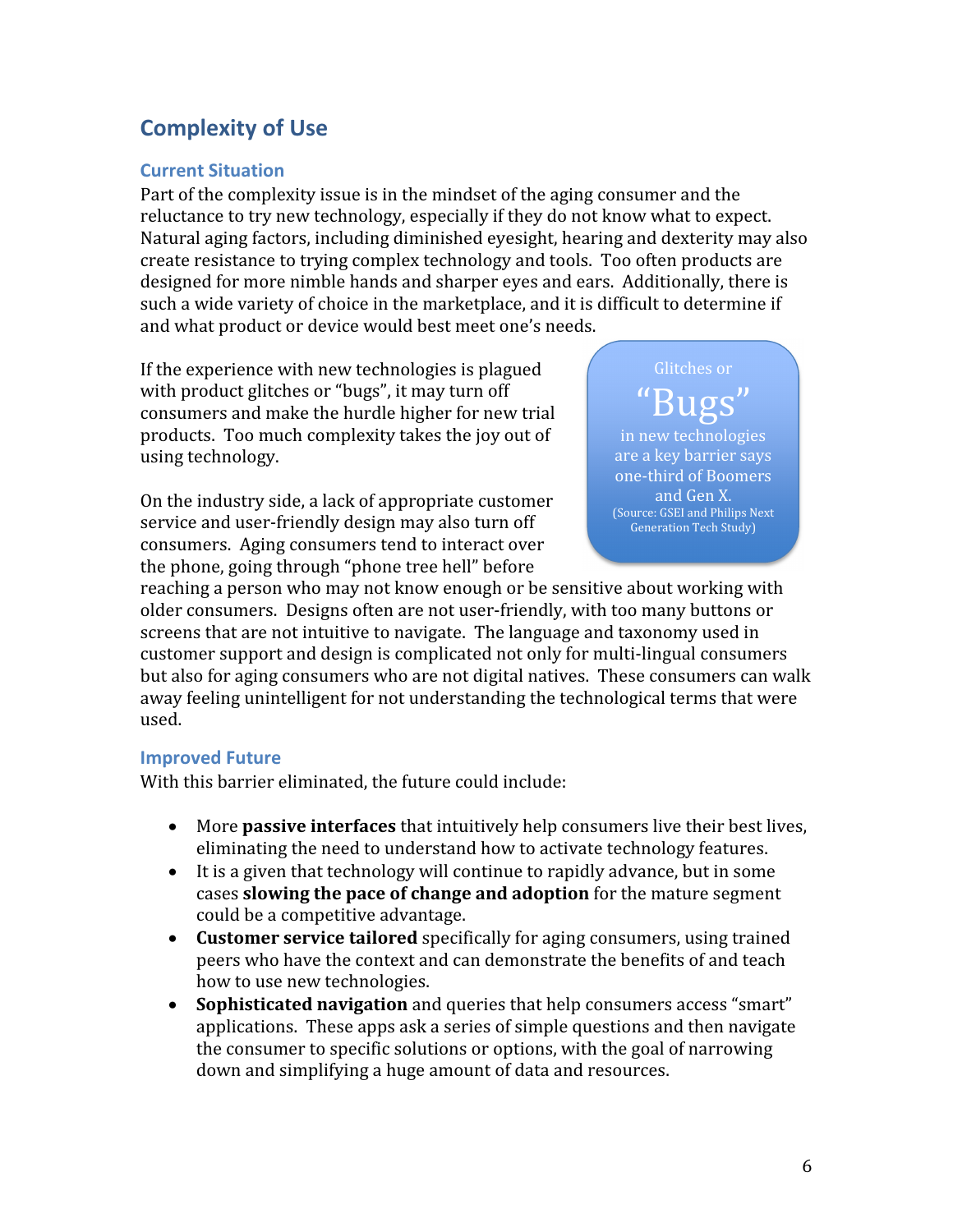- Creation of universal design standards across all design and development organizations, including font size, colors, button shapes and sizes and symbols.
- Intergenerational mentoring where younger generations are trained and earn community service credit for teaching basic protocols for tech use to older relatives or neighbors.

### Actions and Leaders

| <b>Recommended Action</b>                                                                  | <b>Who Must Act</b>                                     |
|--------------------------------------------------------------------------------------------|---------------------------------------------------------|
| Segmentation research to better to understand the                                          | Philips, Microsoft, other tech                          |
| aging consumer, especially for use in customer                                             | companies and start ups                                 |
| service. Create an information concierge model by                                          |                                                         |
| looking companies that have developed robust,                                              |                                                         |
| sophisticated call centers.                                                                |                                                         |
| Develop a curriculum that teaches aging adults how                                         | <b>AARP</b> and others                                  |
| to use technology and helps them keep up with the                                          |                                                         |
| pace of change.                                                                            |                                                         |
| Convene a coalition of all the major aging groups to                                       | AARP, HHS Office of the                                 |
| collect insights and gain buy-in on development of                                         | National Coordinator for                                |
| universal design standards and curriculum needs.                                           | <b>Health Information</b>                               |
|                                                                                            | Technology (ONC),                                       |
|                                                                                            | companies, National                                     |
|                                                                                            | <b>Coalition of Black Aged</b>                          |
|                                                                                            | (NCBA) and others                                       |
| Define standards - Create a government mandate in                                          | ONC and areas within                                    |
| standardizing the design and delivery of products                                          | government (CMS) who have                               |
| and services enabled through the government's<br>central role in the Medicare and Medicaid | vested interest in supporting<br>aging well initiatives |
| marketplace.                                                                               |                                                         |
| Develop design competition for companies/design                                            | Design centers and                                      |
| schools to develop the universal design standards                                          | companies such as Frog                                  |
| for older adults.                                                                          | Design, IDEO, Parsons and                               |
|                                                                                            | Rhode Island School of                                  |
|                                                                                            | Design                                                  |
| Target companies with growing number of aging                                              | State and local governments,                            |
| consumers/large retiree populations. Meet with                                             | as well as companies like                               |
| companies with large retired employee populations                                          | IBM.                                                    |
| to work with these employees to understand needs                                           |                                                         |
| related to universal design and curriculum                                                 |                                                         |
| development.                                                                               |                                                         |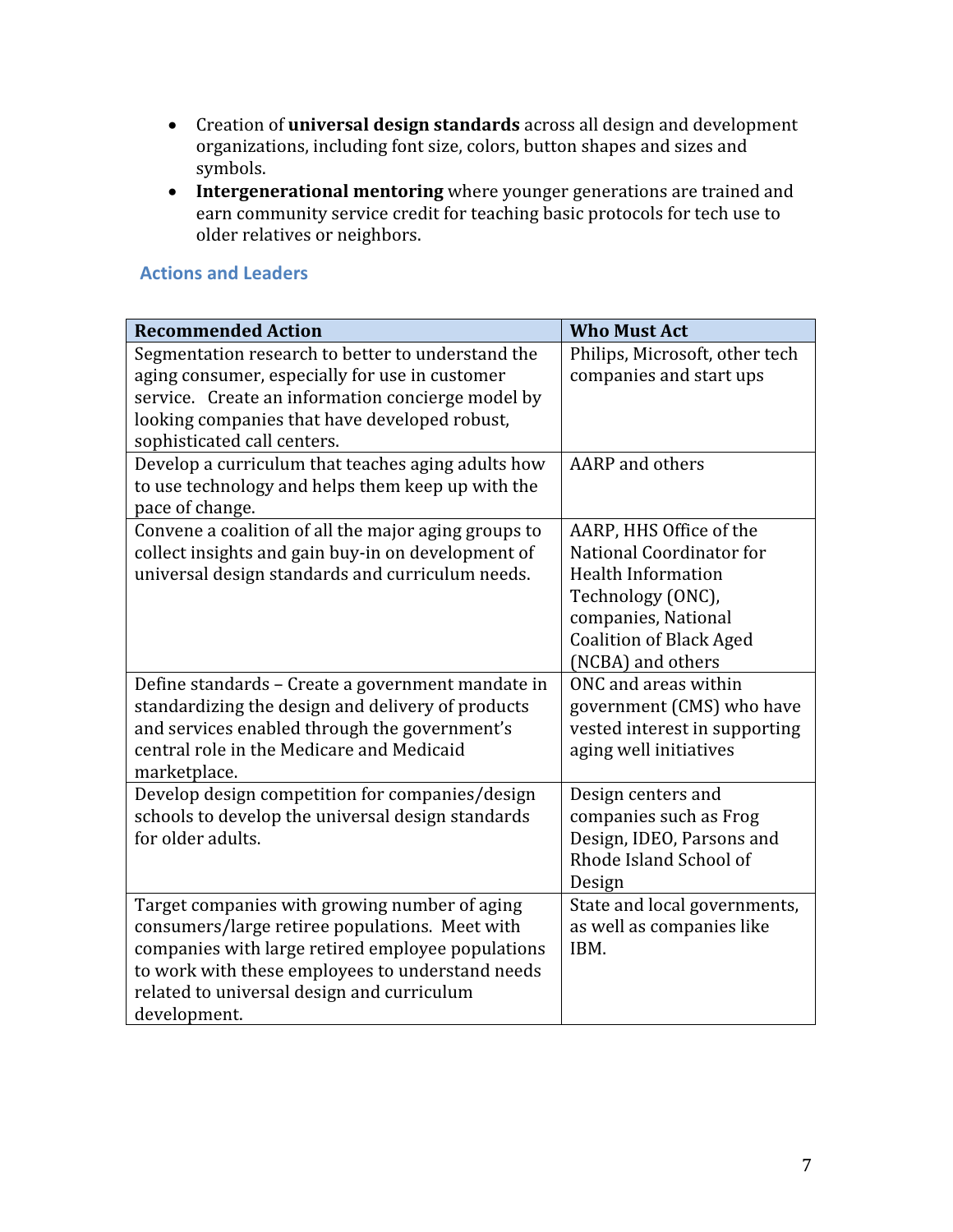# Interconnectivity and Coordination

### Current Situation

Coordination in health care is hard to define because there are many contributing factors. There is a lack of reimbursement policies, standards and consideration for how data is disseminated and used. Standards vary widely or, in some categories,

are nonexistent. The process for how data flows into action is not coordinated. As a result, product development is siloed for those aging in their homes and communities.

Additionally, companies and product developers are focusing too much on illness instead of looking at health and well-being holistically. Therefore, the business or delivery models for most stakeholders are based around illnesses rather than an interconnected, coordinated effort to improve overall wellness.

 $95\%$  of Boomers

and Gen Xers think today's technology could be better developed to help people age in their homes and communities.

(Source: GSEI and Philips Next Generation Tech Study)

### Improved Future

With this barrier removed, a better outlook for integrated and coordinated care could include:

- A systems approach to technology and data use in managing our health and wellness, including a population health analysis.
- A consumer-centric and holistic approach to product development.
- Universally accessible data and research with appropriate privacy and protections.
- Improved patient **outcomes**.

### Actions and Leaders

| <b>Recommended Action</b>                           | <b>Who Must Act</b>            |
|-----------------------------------------------------|--------------------------------|
| Promote "meaningful use" of electronic health       | ONC, Caregiver groups          |
| records for patients at the consumer level.         |                                |
| Change incentives so that others are willing to pay | Organizations like Leading     |
| for this type of interconnectivity.                 | Age, AHA and AMGA, as well     |
|                                                     | as larger provider systems     |
|                                                     | (i.e.: Kaiser Permanente)      |
| Show ROI to businesses and facilitate health        | Organizations such as the      |
| economic research to make the business case to the  | California Healthcare          |
| Capability Maturity Model Integration Institute to  | <b>Foundation, Robert Wood</b> |
| document benefits and accelerate adoption.          | Johnson Foundation,            |
|                                                     | Commonwealth Fund,             |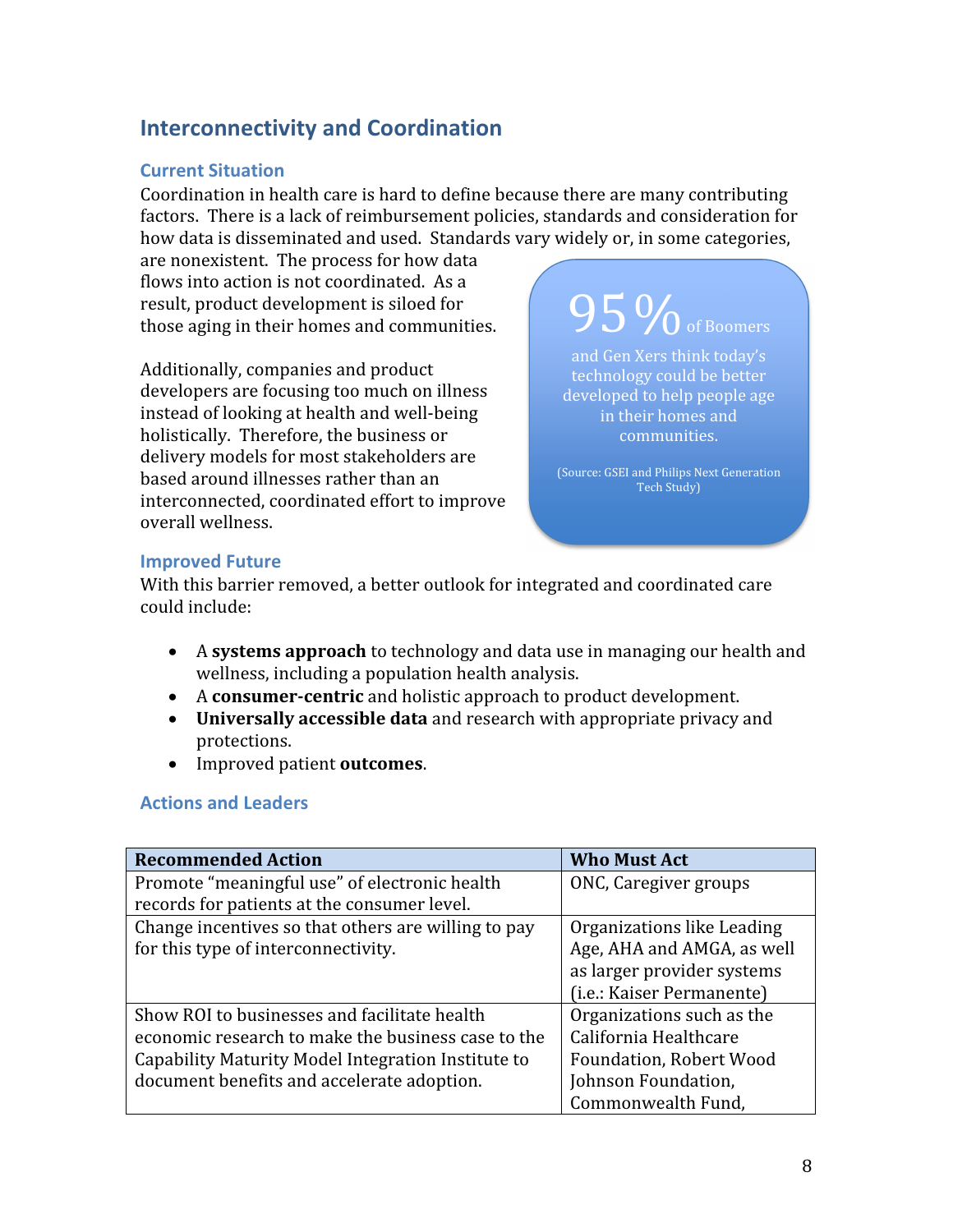|                                                   | Wellness foundations, public |
|---------------------------------------------------|------------------------------|
|                                                   | health and prevention        |
|                                                   | institutes, Philips          |
| Develop common standards for technology design    | Organizations like Continua  |
| for the aging demographic.                        | Alliance, American           |
|                                                   | Telemedicine Association.    |
|                                                   | Veterans Affairs, ONC        |
| Break down the regulatory barriers so that health | Regulatory leaders like the  |
| care providers and professionals can work across  | <b>Center for Connected</b>  |
| state lines.                                      | Healthcare Policy and        |
|                                                   | American Telemedicine        |
|                                                   | Association                  |
| Coordinate population health, "big data" and      | Academia, public health      |
| analytics.                                        | institutes, consulting firms |

# Access and Adoption

#### Current Situation

Access and Adoption is not only about whether or not someone has physical access to a specific technology, i.e. broadband, but also about whether or not someone has willingly adopted the technology.

owners have smartphones. However, those aged 55+ use smartphones the **least** (38% age 55-64, 18%) age 65+). (Source: Pew)

Right now, older adults are not adopting technology as quickly as other consumers due to privacy concerns, online safety and complexities like password management that make adopting new technology unappealing. From the industry perspective, technology created for the older demographic tends to target the caregiver rather than the consumer. Therefore, the value proposition for these new technologies needs to be strengthened.

#### Improved Future

Ideally, key elements for an improved future could include:

- Technology created not only for fun but also for **safety, ease-of-mind and** health.
- Consumer insights into how using technology benefits people as they get older and what would motivate them to incorporate new technology into their lives.
- Intergenerational teaching to enable older people to embrace technologies.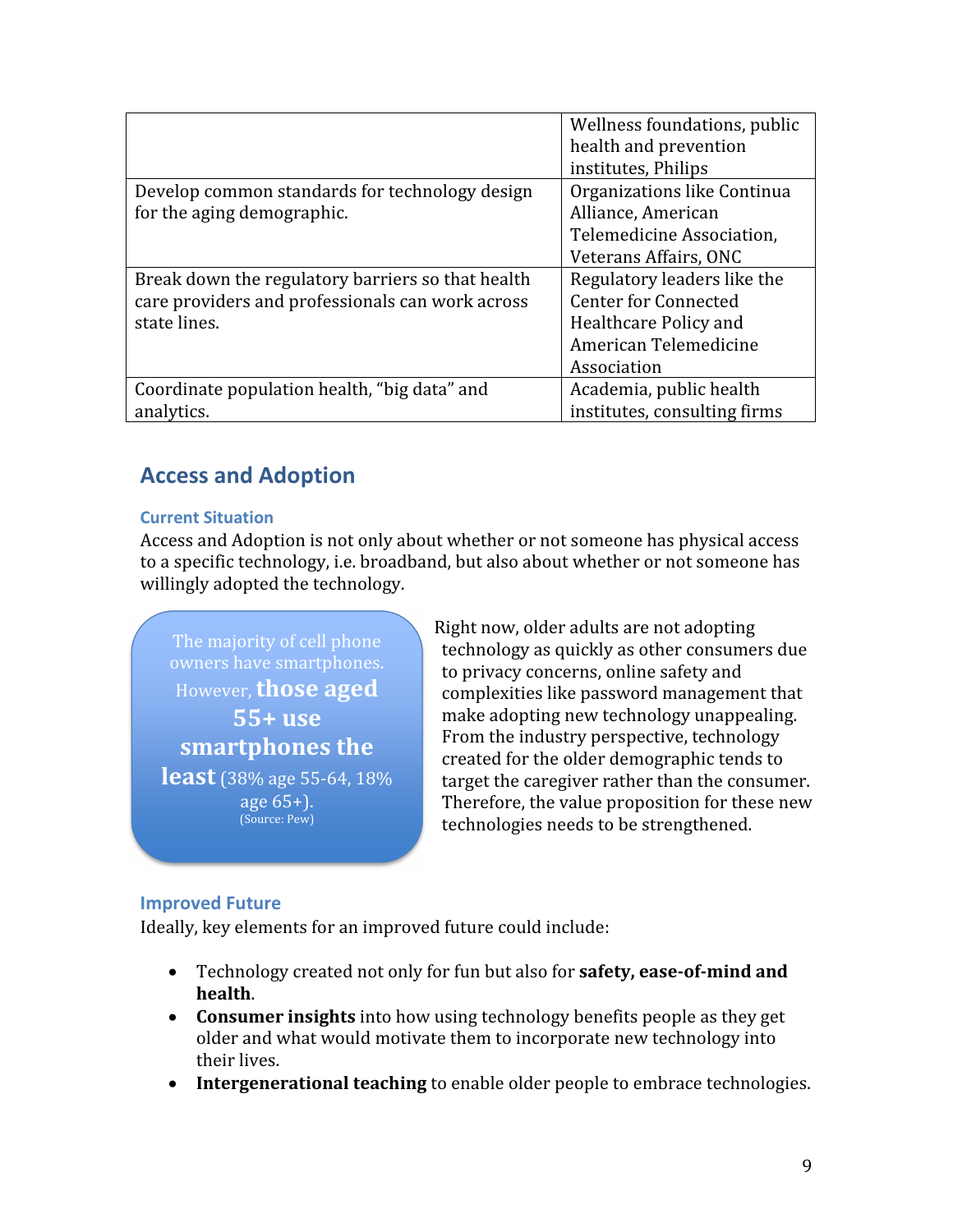• One hundred percent nationwide **broadband coverage** and rural infrastructure expanded.

## Actions and Leaders

| <b>Recommended Action</b>                            | <b>Who Must Act</b>               |
|------------------------------------------------------|-----------------------------------|
| Identify what non-adopters value and increase        | Marketing departments in          |
| awareness of their value proposition.                | companies, Mobomo, Under          |
|                                                      | Armour, start ups, app            |
|                                                      | developers,                       |
| Facilitate learning between the younger and older    | Caregiver organizations,          |
| generations. The younger generation not only can     | <b>AARP, Health Affairs</b>       |
| help the older generation set up technology but they |                                   |
| can also show older relatives its value.             |                                   |
| Encourage healthcare teams to "prescribe" types of   | Georgetown Medical School         |
| technology and apps.                                 | and other training programs       |
| Incorporate solutions into more common,              | Philips, Intel, Under Armour,     |
| "everyday" technology and then find ways to          | other tech companies              |
| transition consumers to the next level.              |                                   |
| Talk to congressional groups providing health IT to  | National Alliance for             |
| show the value proposition.                          | Caregiving, Project GOAL,         |
|                                                      | Organizations like the Patient    |
|                                                      | <b>Centered Outcomes Research</b> |
|                                                      | Group Institute                   |
| Define the level of literacy needed for specific     | Technology development            |
| products and solutions.                              | companies, Philips                |

# Value

### Current Situation

Consumers may not recognize the value that different types of technologies may provide. Therefore consumers, especially the older demographic, may have little

interest in incorporating some technologies into their lives.

The value proposition for using technology while aging is complex and multi-dimensional. Industry needs to learn more about how consumers are making value decisions, how they use and understand technology, what they see as the trade-offs and who their influencers are. Providers and companies may not have or

track their health indicators Nearly half "in their heads", 34% on paper 21% use technology (Source: Fox and Duggan)

use insufficient data on this demographic, and consumers will not move to the trial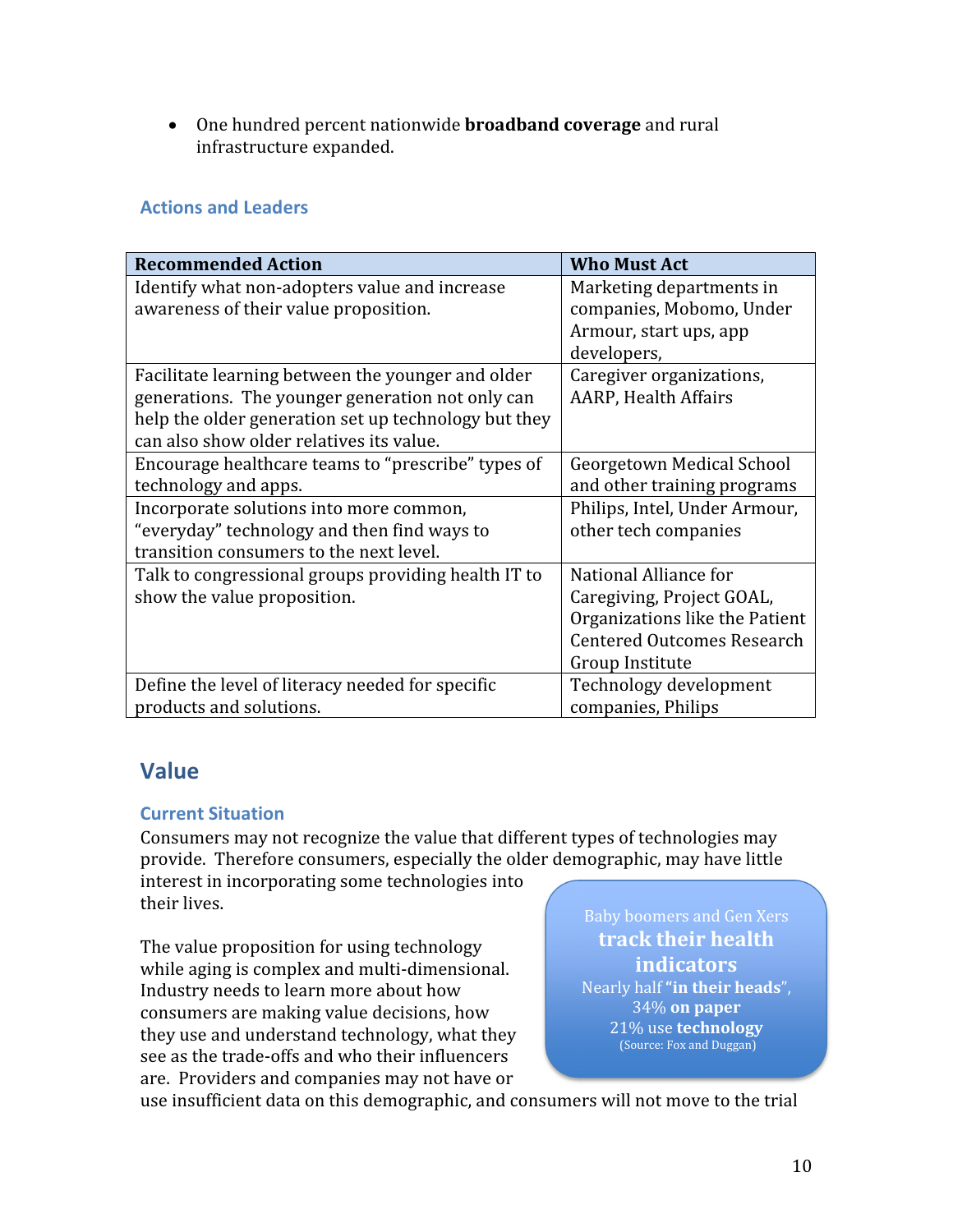phase of testing new technologies without good reason.

#### Improved Future

With this barrier out of the way, key elements of an improved future state could include:

- Consumer-centric design for products, services and interfaces based on better research and understanding of target population segments.
- More personal control.
- More guidance and human connections. Knowledge of who the influencers are and how to get them to provide trusted guidance to those aging in their homes and communities.
- Technology as an equalizer.
- Increasing the value proposition as health care providers learn more about the target audience's wants and needs.

#### Actions and Leaders

| <b>Recommended Action</b>                         | <b>Who Must Act</b>          |
|---------------------------------------------------|------------------------------|
| User consultation - Involve more consumers in the | Technology and healthcare    |
| design process. Consider the perspectives and     | companies and developers     |
| differences between developers and users.         | (Philips, GE, entrepreneurs) |
| Identify "trusted advisors" to help consumers     | Surgeon General, schools,    |
| navigate the technology they might most benefit   | communities, churches,       |
| from - Advisors other than physicians, nurses and | AARP                         |
| care providers, as they may be too busy and       |                              |
| overwhelmed to handle this role.                  |                              |
| Create certifications and standards for products  | Industry, ONC                |
| and/or designers.                                 |                              |

# **Policy**

#### Current Situation

Given the fast pace of change in the technology sector, policy – recognition of need, policy generation and implementation – inherently lags behind. Policy not only involves legislation, but also includes the regulatory bodies. Regulations are often standardized and this can impede innovation in specified areas. They can also add

costs to an already overwhelmed system.

Furthermore, policymakers often have priorities that differ from the priorities of the

Independence and access to quality health care important or extremely important to  $90\%$  of Gen X and baby boomers (Source: GSEI and Philips Next Generation Tech Study)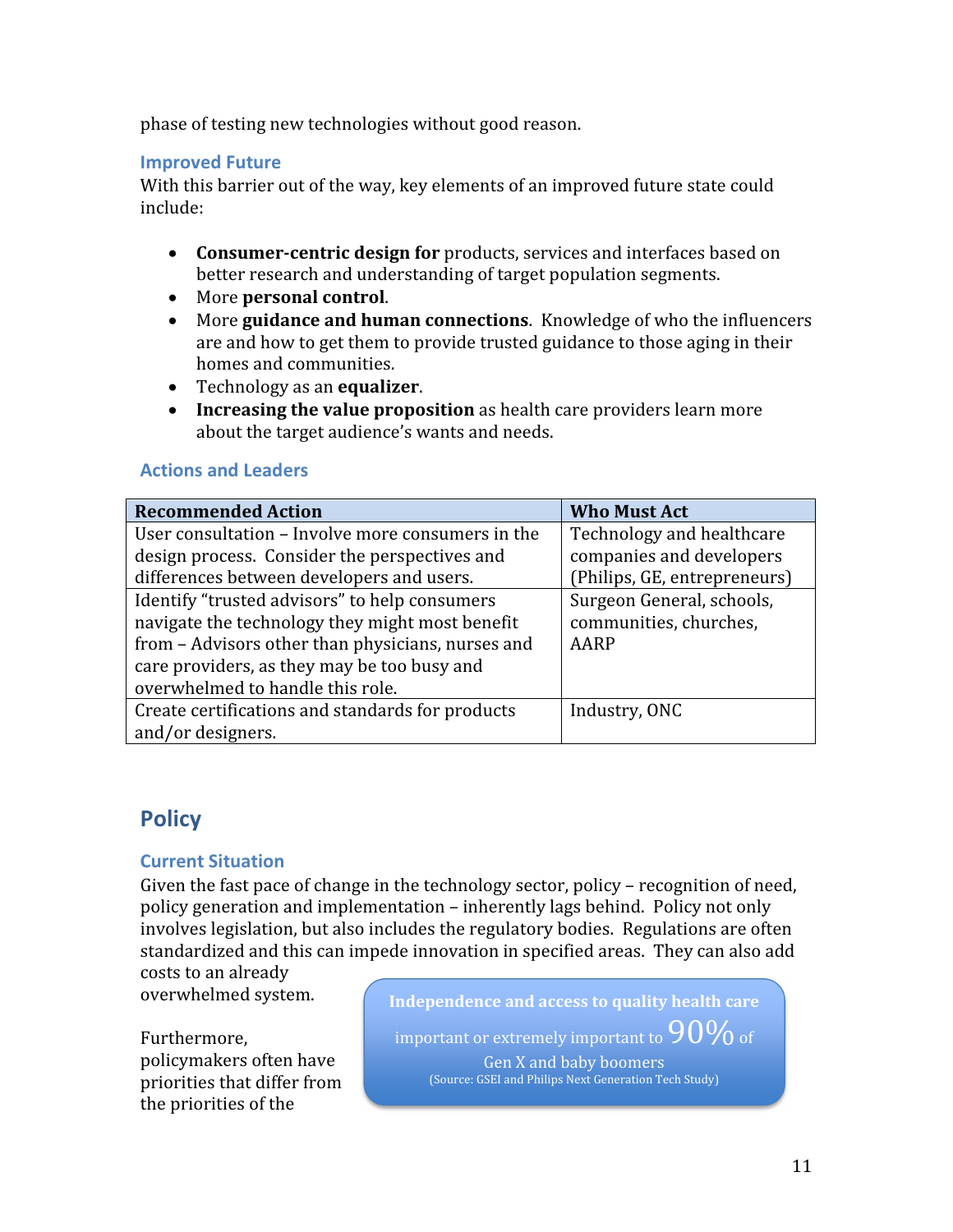health and technology sectors. Clear communication and understanding between them lacks and presents difficulties. As a result, the consumer can be lost in the process.

In general, there is too little focus on aging in the home and community, thus no one is taking the lead in completing a compelling framework. Consumers, industry and providers need to come together in a way that educates and promotes a framework with the current leadership.

### Improved Future

With this barrier eliminated, the future could include:

- Reimbursement policies that take into account patient needs.
- An informed policy framework that is constantly re-evaluated.
- Information sharing among stakeholders from all sectors to share timely information and best practices that can then be used to inform policy.
- Streamlined policy development that reduces time lags.
- Transparency and **clearer communication** by government agencies and trusted consumer groups that help educate consumers and service providers on policy.

### Actions and Leaders

| <b>Recommended Action</b>                          | <b>Who Must Act</b>         |
|----------------------------------------------------|-----------------------------|
| Advocate to Members of Congress.                   | National Caucus and Center  |
|                                                    | on Black Aged, AARP and all |
|                                                    | organizations in the room.  |
| Create meaningful public outreach.                 | ONC                         |
| Facilitate more research on value decision-making. | Georgetown                  |
| Create more educational programs to spur           | InnovateLTC                 |
| innovation.                                        |                             |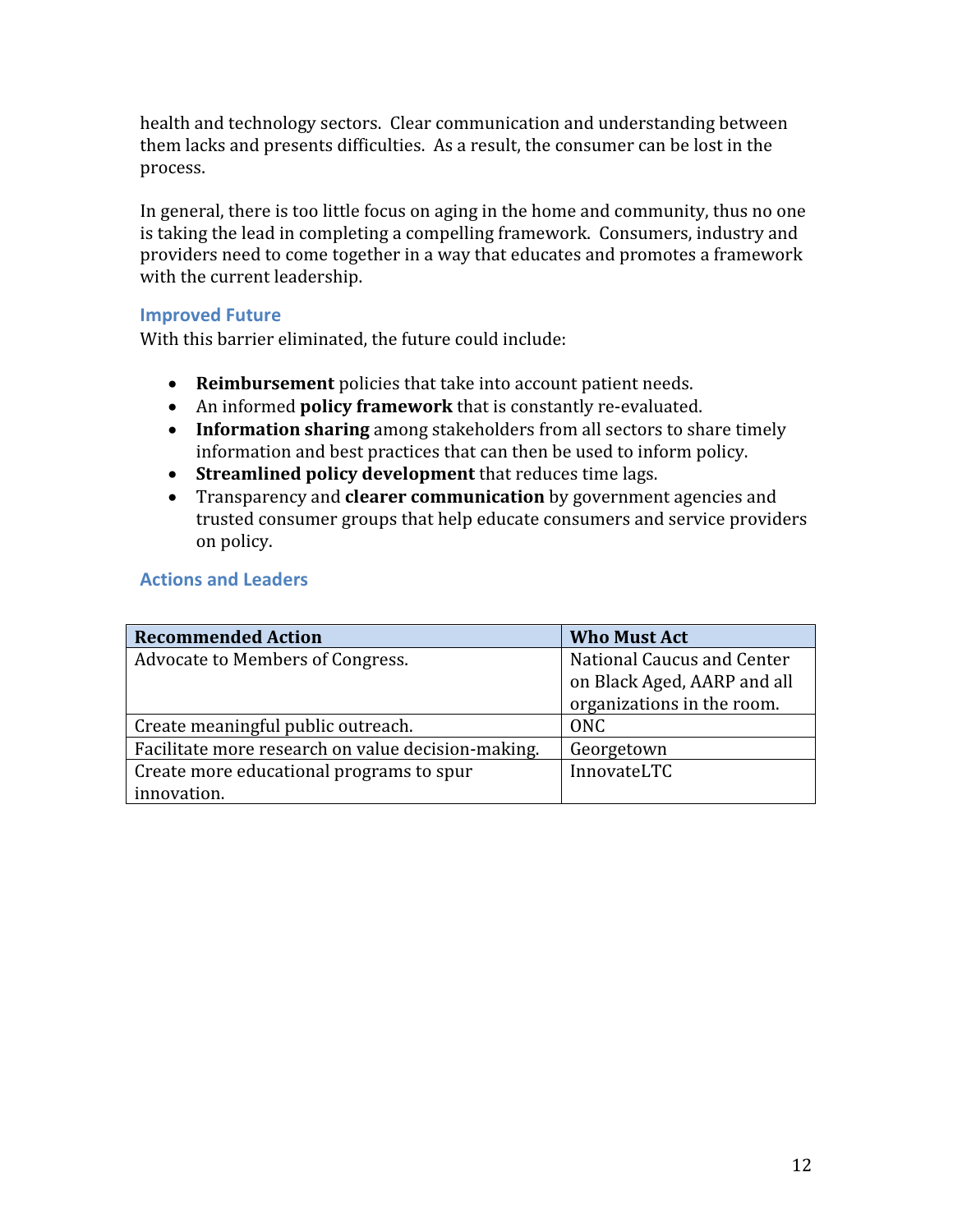# COMMITTING TO ACT

#### Participant Pledges

Demonstrating their understanding of technology's potential as a solution to help older Americans live their best lives with independence, and with a strong interest in acting on the outlined recommendations, several roundtable participants made commitments to take a lead or collaborate with others on some of the outlined recommendations.

Highlights include:

Combine the expertise of the Project to Get Older Adults onLine (Project GOAL) and Mobomo, a mobile app developer, to put together a tech showcase to help organizations and nonprofits in the aging space learn more about mobile applications. - Debra Berlyn, Project GOAL and Barg Upender, Mobomo

Create a model to better incorporate technology into the lives of patients with Alzheimer's Disease and their loved ones who serve as caregivers – based on the Alzheimer's experience, create a model that could be used by other age-related chronic conditions and disease-based organizations. - Drew Holzapfel, High Lantern Group

Develop ways to make physicians more sympathetic to the needs of older people as part of their medical school training. - Salim Shah, Georgetown University Medical Center

Begin to develop a set of industry design standards. - Lygeia Ricciardi, US Department of Health and Human Services Office of the National Coordinator for Health Information Technology (ONC)

Develop the Thrive Lab, a consumer experience center to test, validate and showcase innovative technologies in the 50+ space. Create an Immersion Academy for emerging companies to access their primary and secondary markets. - Alicia Heazlitt, InnovateLTC

Leverage AARP's influence with technology business partners and vendors that play major roles in this space to help develop programs and train consumers. - Terry Bradwell, AARP

Philips must examine how technology can be used to better enable the care coordination at home. Philips' continues to refine the solutions portfolio for the transition from hospital-to-home. We can take a more holistic approach to a patient's well-being when transitioning back home, including using technology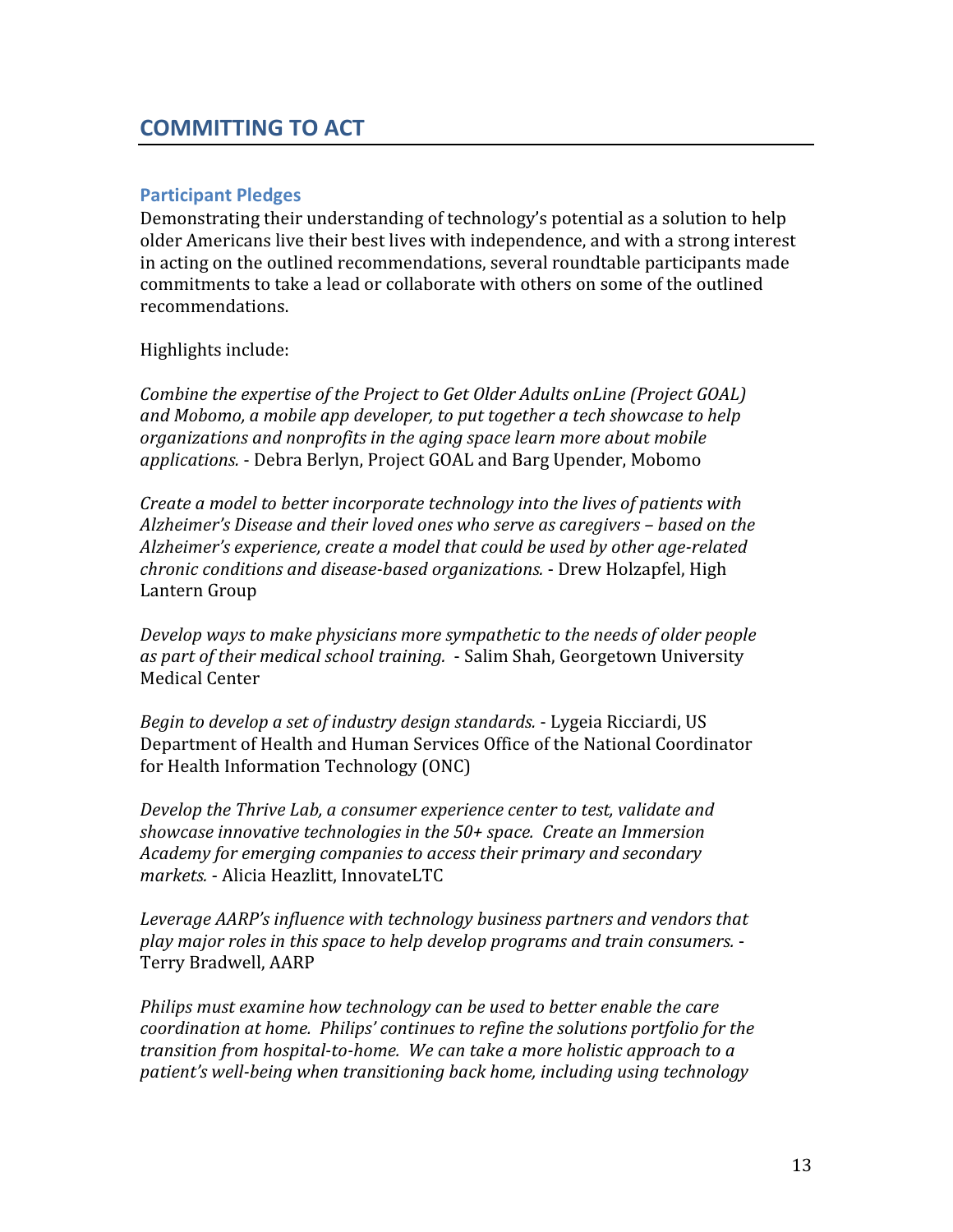not only for coordinating care with their primary care physician (PCP), but also for areas like nutrition and safety. - Greg Sebasky, Philips

Partner with AARP and others to create a technology glossary or translation tool to help older Americans better understand the terminology. - Ladan Manteghi, GSEI

### Aging Well Series and Roadmap

In Spring 2014, GSEI and Philips will follow up with the session participants on these pledges and commitments to report on progress toward these goals and assess additional steps needed to move forward.

GSEI and Philips will also host two additional sessions as part of the Aging Well Working Session Series. The second will engage a group of experts to discuss housing and infrastructure needs, and the third will focus on caregiving.

As a culmination of all three sessions and findings, GSEI and Philips – with the initial and ongoing input from all participants – will create a roadmap navigating the route to aging well at home and in the communities where we thrive.

#### ###

Authors: Ladan Manteghi and Kate Stanley, Global Social Enterprise Initiative at Georgetown's McDonough School of Business

Contributors: Bobby Brandt, Melanie Horsford, Beth Moore, Eunese Shaw, Sandra Timmerman and Diane Ty

Acknowledgements: Lea Armstrong, Leonard Marcus, William D. Novelli, Laurie Orlov and Mark Stephenson

#### References:

- Fox, Susannah and Maeve Duggan, Tracking for Health, Pew Internet and American Life Project, January 28, 2013, http://www.pewinternet.org/~/media/Files/Reports/2013/PIP\_TrackingforHealt h%20with%20appendix.pdf.
- Global Social Enterprise Initiative, McDonough School of Business, Georgetown University and Philips, Next Generation Tech and Aging Well: An Examination of Boomer and GenX Behaviors, September, 2013.
- Pew Research Center's Internet and American Life Project Spring Tracking Survey, April 17- May 19, 2013,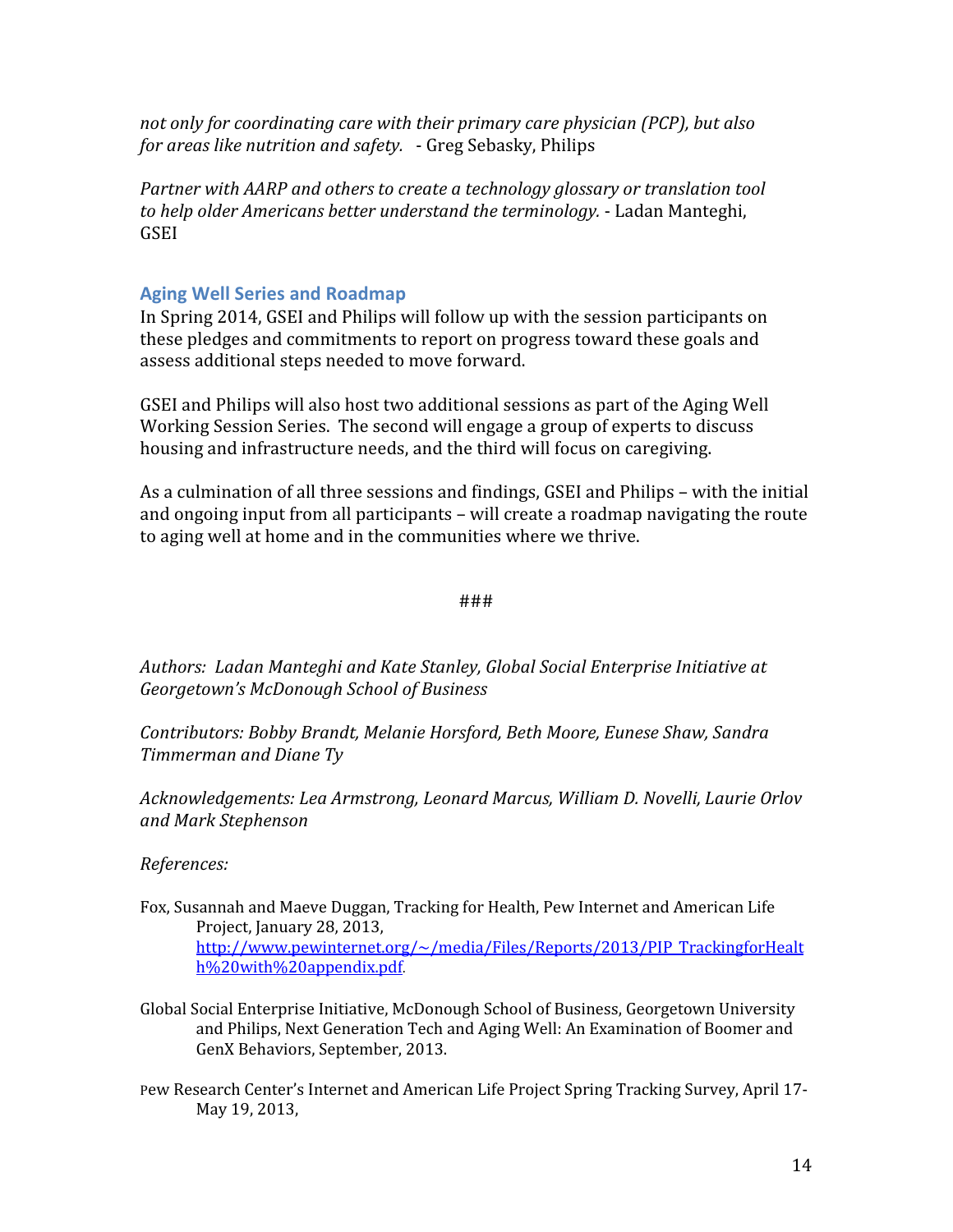http://www.pewinternet.org/~/media/Files/Reports/2013/PIP\_Social\_networkin g sites update.pdf

### APPENDIX A: PARTICIPANT LIST

Evan Barba, Assistant Professor, Georgetown's Communication, Culture and Technology Program

Debra Berlyn, Executive Director, The Project to Get Older Adults Online

Jason Berns, Director of Innovation, Under Armour

Alice Borrelli, Director of Global Healthcare Policy, Intel Corporation

Terry Bradwell, Executive Vice President and Chief Information Officer, AARP

Richard Brennan, Executive Director, Home Care Technology Association of America

Jon Broyles, Executive Director, Coalition to Transform Advance Care

Orla Burke, Senior Vice President and Partner, FleishmanHillard

Susan Coleman, Clinical Faculty Member, Georgetown University School of Nursing and Health Studies

Shawn DuBravac, Chief Economist and Director of Research, Consumer Electronics Association

Mark Emery, Innovation Program Director, Philips Healthcare

Rod Falcon, Program Director, Health Horizons

Patricia Ford-Roegner, Industry Consultant

Elizabeth Grossman, Technology Policy Strategist, Microsoft

Alicia Heazlitt, Director, InnovateLTC

Drew Holzapfel, Managing Director, High Lantern Group

Melanie Horsford, MBA Candidate, Georgetown's McDonough School of Business

Sean Hughes, Chief Design Officer Healthcare, Philips Design

Koen Joosse, Director of Professional and Public Affairs, Philips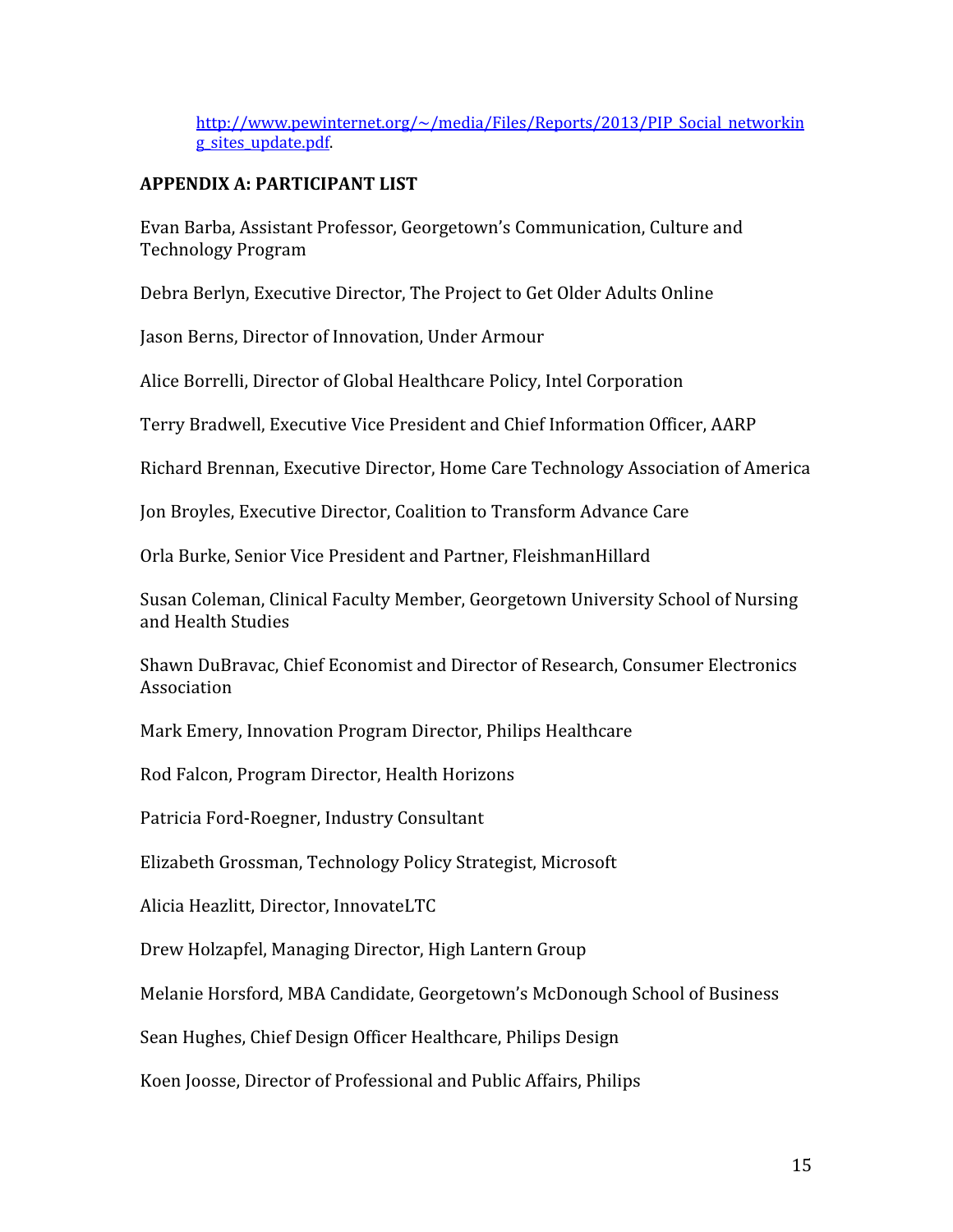Tony Lee, Senior Manager for Federal Government Relations, Philips Home Healthcare Solutions

David Lindeman, Director, Center for Aging and Technology

Robert Love, Editor-in-chief, AARP

Ladan Manteghi, Executive Director, Global Social Enterprise Initiative at Georgetown's McDonough School of Business

Leonard Marcus, Co-Director, National Preparedness Leadership Initiative

Louis McKinney, Senior Vice President and Regional Manager, PNC Bank

Beth Moore, MBA Candidate, Georgetown's McDonough School of Business

Bill Novelli, Professor of the Practice, Georgetown's McDonough School of Business, and Founder, Global Social Enterprise Initiative

Laurie Orlov, Founder, Aging in Place Technology Watch

Song Pak, General Counsel, Revolution Growth, and Senior Vice President of Operations, Revolution LLC

Lygeia Ricciardi, Director of the Office of Consumer eHealth, HHS Office of the National Coordinator for Health IT

Mary Rubino, Health Policy Editor, Health Affairs

Greg Sebasky, Chairman, Philips North America, and Executive Vice President of Business Transformation, Philips Healthcare

Salim Shah, Chief Scientist, Georgetown Medical Center

Mark Stephenson, Head of Integrated Brand and Communication, Philips North America

Jeffery Sturchio, Senior Partner, Rabin Martin

Michael Sturmer, Senior Director for Consumer Health Engagement, CIGNA

Crystal Swann, Director of Health Programs and Assistant Executive Director for Children, Health and Human Services, U.S. Conference of Mayors

Sandra Timmermann, Special Advisor, Global Social Enterprise Initiative at Georgetown's McDonough School of Business